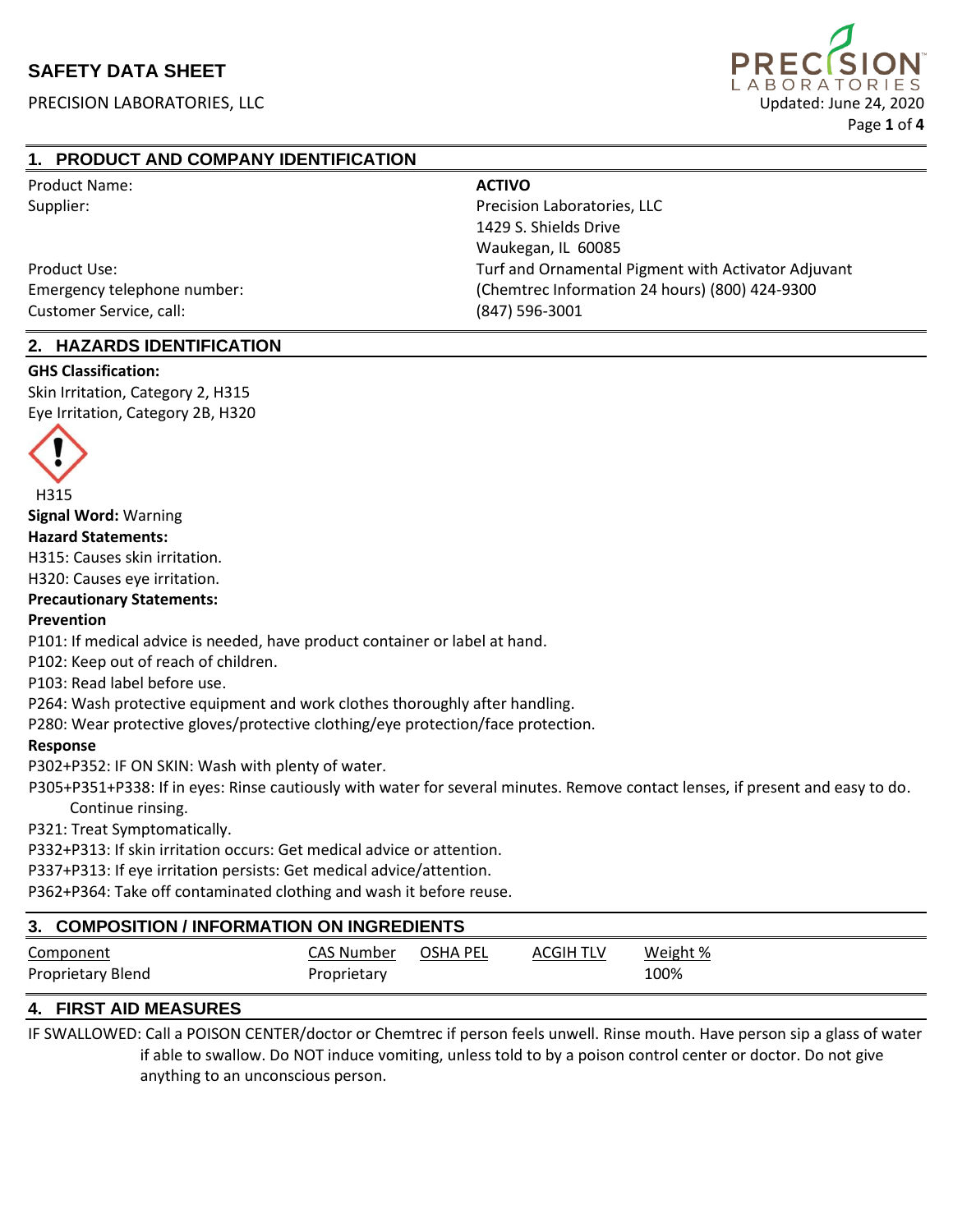PRECISION LABORATORIES, LLC Updated: June 24, 2020



Page **2** of **4**

- IF ON SKIN: Wash affected area with plenty of soap and water. Use tepid water if available. If skin irritation occurs: Get medical advice or attention. Call a POISON CENTER/doctor or Chemtrec if person feels unwell. Take off contaminated clothing and wash it before reuse. Treat symptomatically.
- IF INHALED: Move person to fresh air. If person is having difficulty breathing, give oxygen. If not breathing, give artificial respiration. Call a POISON CENTER/doctor or Chemtrec if person feels unwell.
- IF IN EYES: Rinse cautiously with water for several minutes. Remove contact lenses, if present and easy to do. Continue rinsing. If eye irritation persists: Get medical advice or attention.

Medical Conditions Aggravated by Overexposure: Repeated or prolonged exposure is not known to aggravate medical condition. Other Effects: This product is not a carcinogen by NTP, OSHA and ACGIH.

### **5. FIREFIGHTING MEASURES**

Suitable Extinguishing media: Water, carbon dioxide, foam, or dry chemical.

Hazardous Decomposition Products of Combustion: Carbon oxides and other substances.

PPE and Precautions: Firefighters should wear NIOSH/MSHA approved self-contained breathing apparatus and full protective clothing. Use water to keep containers cool. Water or foam may cause frothing.

### **6. ACCIDENTAL RELEASE MEASURES**

In Case of Spill: Wear NIOSH approved respirator and protective equipment as referenced in Section 8. Recover free liquid. For recovery or disposal, add inert absorbent (sand, earth, sawdust, etc.) to spill area and shovel into containers for disposal. Product is slippery under foot; flush smooth surfaces thoroughly. This product is classified as oil under Section 311 of the Clean Water Act. Discharge to surface waters that cause sheen must be reported to the National Response Center (800-424-8802).

Disposal: Dispose of collected waste in accordance with federal, state and local regulations.

### **7. HANDLING AND STORAGE**

Keep away from heat, sparks and flame. Keep container closed. Wear appropriate equipment and clothing to prevent eye contact and repeated or prolonged skin contact as referenced in Section 8. Use in areas with adequate mechanical exhaust ventilation, or wear respirator. Protect product from freezing. If product freezes, warm to room temperature and agitate before use. Keep containers sealed when not in use. Store in original container only.

### **8. EXPOSURE CONTROLS / PERSONAL PROTECTION**

Component Exposure Limits: None

Odor: Mild odor

Eye/Face Protections: Wear protective eyewear. Contact lenses should not be worn when working with chemicals. Skin Protection: Wear chemical-resistant gloves, long-sleeved shirt, long pants, socks and shoes to minimize skin contact. As precautions, wash hands and face with mild soap and water before eating, drinking, smoking or using restroom. After each shift, clean all protective equipment, wash work clothes, and shower.

Respiratory Protection: Not required under normal use conditions with good ventilation. Protect against spray mists. Respirator recommended in areas of poor ventilation.

General Protection: Avoid contact with skin, eyes and clothing. Avoid breathing vapors. Wash thoroughly after handling product. When selecting personal protective equipment and clothing, follow all of the manufacturer specifications and recommendations that apply to your specific operation and processing conditions. Take into consideration all working conditions and all chemicals to be handled or processed. Eye wash fountains and drench showers should be located within a 10 second walk from the work area per ANSI Z358.1-2009.

#### **9. PHYSICAL AND CHEMICAL PROPERTIES** Appearance: Green liquid Odor Threshold: N/D

pH: N/D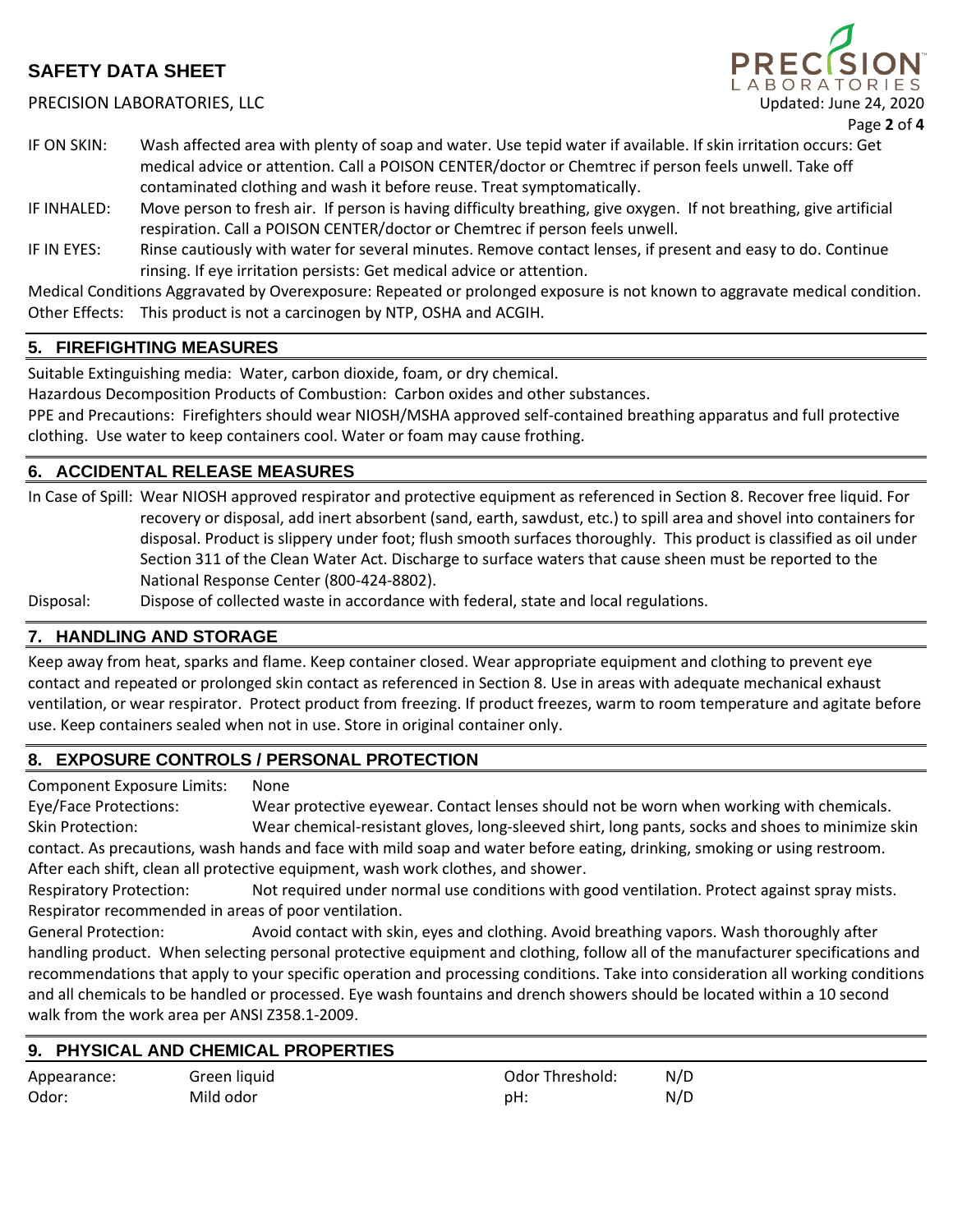PRECISION LABORATORIES, LLC Updated: June 24, 2020

|                          |           |                                   |              | .   ~ ~ ~ ~ ~ ~ ~ ~ ~ ~ ~ ~ ~ |
|--------------------------|-----------|-----------------------------------|--------------|-------------------------------|
| Melting Point:           | N/D       | Vapor Pressure:                   | N/D          |                               |
| Freezing Point:          | N/D       | Vapor Density:                    | N/D          |                               |
| <b>Boiling Point:</b>    | $>212$ °F | <b>Relative Density:</b>          | $0.90 - 1.0$ |                               |
| Flash Point:             | N/A       | Solubility in water:              | Dispersible  |                               |
| <b>Evaporation Rate:</b> | N/D       | <b>Partition Coefficient:</b>     | N/D          |                               |
| Flammability:            | N/A       | <b>Autoignition Temperature:</b>  | N/D          |                               |
| UEL:                     | N/A       | <b>Decomposition Temperature:</b> | N/D          |                               |
| LEL:                     | N/A       | Viscosity:                        | N/D          |                               |
|                          |           |                                   |              |                               |

## **10. STABILITY AND REACTIVITY**

| Stability:                                                            | Stable                                                                           |
|-----------------------------------------------------------------------|----------------------------------------------------------------------------------|
| <b>Possibility of Hazardous Reactions:</b>                            | Hazardous polymerization will not occur.                                         |
| Condition to Avoid:                                                   | Freezing or other extreme temperatures.                                          |
| Incompatible Materials:                                               | Strong oxidants such as liquid chlorine, sodium hypochlorite (explosion hazard). |
| Hazardous Decomposition Products: Carbon oxides and other substances. |                                                                                  |

## **11. TOXICOLOGICAL INFORMATION**

No toxicological data is available for this product. No toxicological effects can be expected when the product is handled and used with due care and attention.

## **12. ECOLOGICAL INFORMATION**

Quantitative data on the ecological effects of this product are not available. Ensure that the product does not reach the groundwater, water bodies or the drainage system.

### **13. DISPOSAL CONSIDERATIONS**

| <b>Component Waste Numbers:</b><br><b>Disposal Instructions:</b> | No EPA Waste Numbers are applicable for this product's components.<br>Recycle or rework material if at all possible. Incinerate material at an approved facility.<br>Treat at an acceptable waste treatment facility or municipal waste treatment plant after<br>proper testing and approval waste samples in compliance with applicable federal, state<br>and local environmental regulations. |
|------------------------------------------------------------------|-------------------------------------------------------------------------------------------------------------------------------------------------------------------------------------------------------------------------------------------------------------------------------------------------------------------------------------------------------------------------------------------------|
| <b>Container Reuse:</b>                                          | An empty container can contain product residue, and should not be reused. If not<br>professionally cleaned and reconditioned, crushing or other means is recommended to<br>prevent unauthorized reuse.                                                                                                                                                                                          |

## **14. TRANSPORT INFORMATION**

| DOT Status (Highway and rail): | Not Regulated |
|--------------------------------|---------------|
| IATA Status (Air):             | Not Regulated |
| Marine Pollutant:              | No.           |
|                                |               |

# **15. REGULATORY INFORMATION**

| No                       |
|--------------------------|
| <b>Components listed</b> |
| <b>Components listed</b> |
| <b>Components listed</b> |
| <b>Components listed</b> |
|                          |